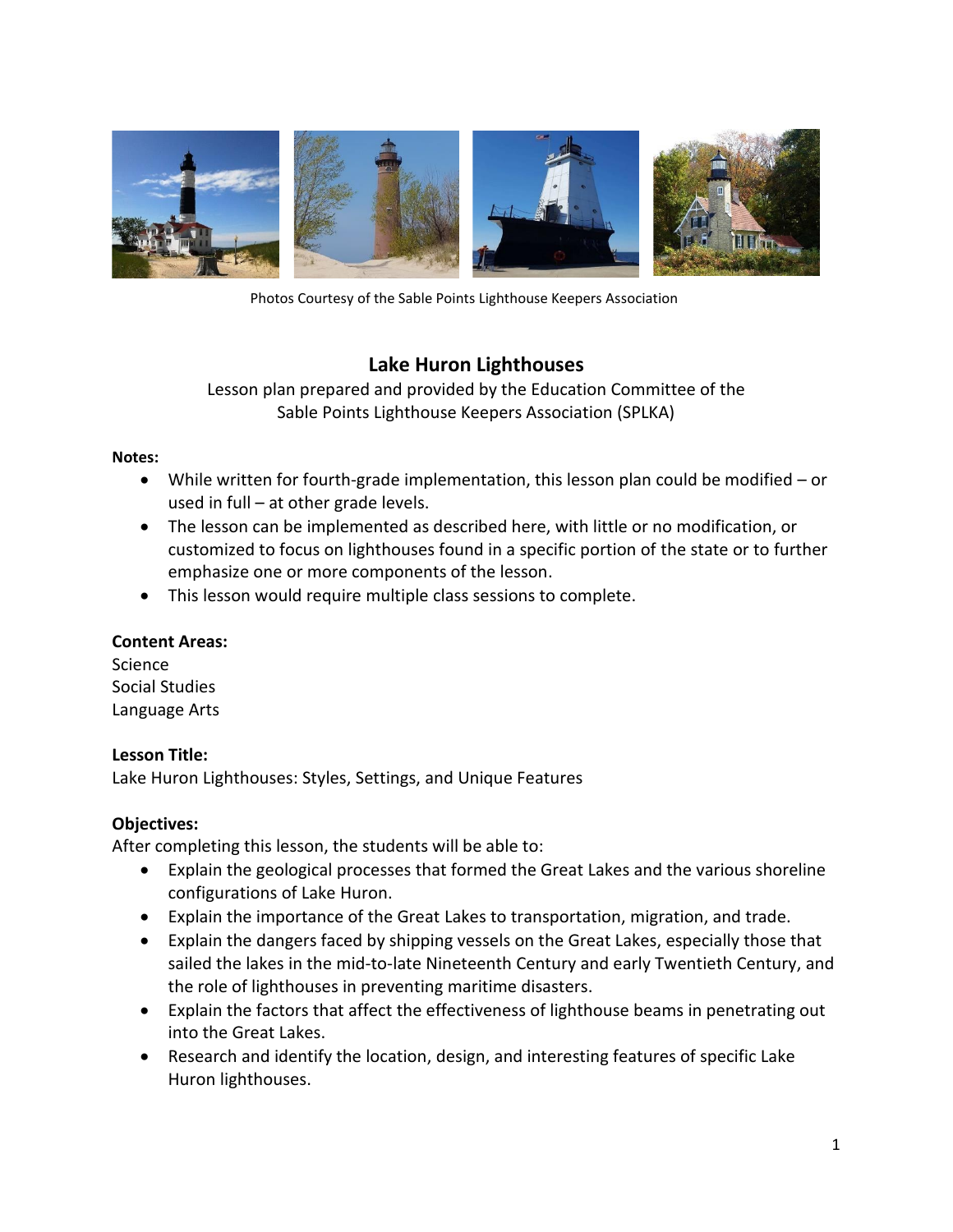• Drawing from research found on the Internet, write a well-organized, informative essay on a lighthouse of choice.

## **MI Content Standards:**

Science: 4-ESS2-1, 4-ESS2-2, 4-ESS3-2 (Earth's Systems: Processes that Shape the Earth); 3-5-ETS1-1, 3-5- ETS1-2 (Engineering Design) Social Studies: 4 – H3.0.1, 4 – H3.0.4 (History); 4 – G1.0.1, 4 – G1.0.3, 4 – G2.0.2, 4 – G4.0.1, 4 – G4.0.3 (Geography) Reading Standards for Informational Text for Grade 4 Students (see 1, 3, 7, 9 and 10) Writing Standards for Grade 4 Students (see 1, 2, 4, 5, 6, 7 and 10) Standard 10: Range, Quality, Complexity of Student Reading K-5 Range of Text Types for K-5: Literary Nonfiction and Historical, Scientific, and Technical Texts

## **Materials:**

Classroom computer with projection capability, student access to the Internet and writing technology

## **Activities:**

- Provide an overview of the geological events that created the Great Lakes, emphasizing variations in lakeshores
- Discuss the importance of the Great Lakes for transportation, immigration, shipping and trade
- Discuss the various vessels that sailed the Great Lakes during the time when most lighthouses were built and the dangers the lakes presented to these vessels
- Explain the factors that affect penetration of lighthouse beams out into the lakes
- Discuss the various styles of lighthouses found on the Great Lakes and the relationship between lighthouse style and shoreline setting
- Assign Lake Huron Lighthouses Internet Scavenger Hunts #1 and #2 to individuals or small groups, score and discuss (see enclosed summary table for teacher reference)
- Assign research and written essay on a Lake Huron lighthouse (location, need, style and connection to setting, brief history, interesting features)

## **Assessment:**

- Participation in individual/small-group research
- Participation in discussion
- Research and essay writing

**Writing Assignment:** Conduct Internet research on a Lake Huron lighthouse of choice. Based upon information from at least two websites, write a well-organized, informative essay that addresses the following:

- The location, setting, and corresponding style of the lighthouse
- The history of the lighthouse
- Features of the lighthouse and its history that you find especially interesting

*Optional additional element for the assignment:* Print off a map of Lake Huron lighthouses (for example, see[: https://www.miplace.org/4a7298/globalassets/documents/shpo/programs-and-services/michigan](https://www.miplace.org/4a7298/globalassets/documents/shpo/programs-and-services/michigan-lighthouse-assistance-program/2020-lighthouse-map-web.pdf)[lighthouse-assistance-program/2020-lighthouse-map-web.pdf\)](https://www.miplace.org/4a7298/globalassets/documents/shpo/programs-and-services/michigan-lighthouse-assistance-program/2020-lighthouse-map-web.pdf) and ask each member of the class to "claim" a different lighthouse for the required essay and, if you choose, a brief presentation to the class. After writing their essays, each member of the class presents a brief (e.g., five minutes) overview of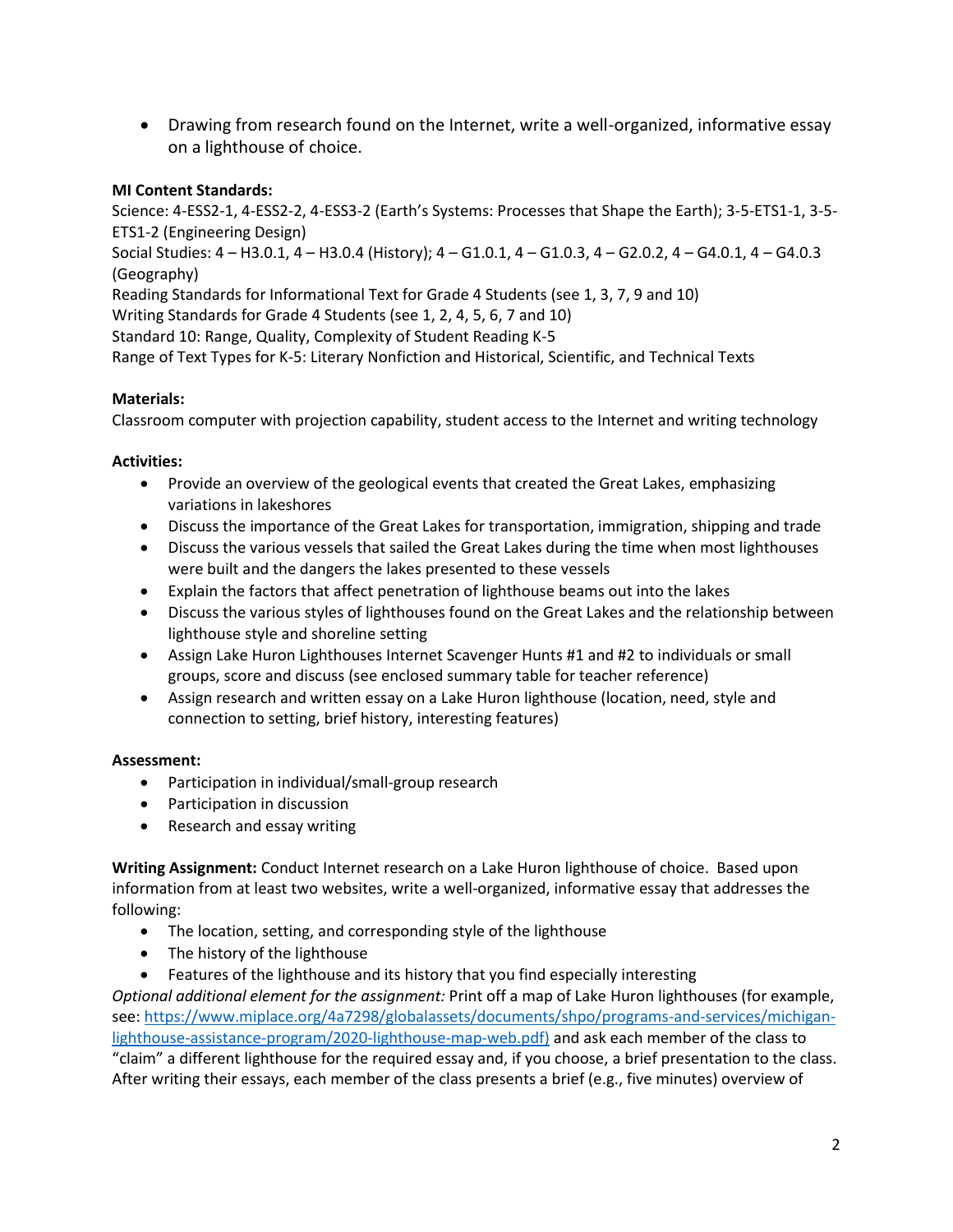her/his chosen lighthouse to the class, drawing from at least two visual aids (e.g., photos, video clips, maps, drawings) projected on the classroom screen.

## **Lesson Content**

The Great Lakes have been home to 379 lighthouses, 70 of which are found on Lake Huron. The state of Michigan borders on the three largest Great Lakes. Michigan is home to over 140 lighthouses, more than any other state; 31 of these historic structures are located on the Lake Huron shoreline. Michigan's lighthouses vary in structure and design, depending largely on their location and the nature of the shoreline on which they reside.

### Formation of the Great Lakes

A billion years ago, volcanic activity formed a fracture that developed in two forks from the current Lake Superior to the location of the current states of Alabama and Oklahoma. Over the next 20 million years, lava intermittently flowed from the fracture, creating mountains that covered areas now known as northern Wisconsin and Minnesota and eastern Canada that eroded over time. As volcanic activity continued over time, molten magma formed an enormous rock basin that eventually would hold Lake Superior.

The volcanic activity that formed the region was replaced by glaciers, thousands of feet thick in some places, about 14,000 years ago. The ice sheets that flowed over the land leveled mountains and created enormous valleys. In the north, where hard bedrock predominated, only the overlaying layers were removed; the softer shales and sandstone in the south were more significantly affected. The glaciers melted and began receding about 10,000 years ago; they left behind high ridges, between which huge lakes were left behind.

In the northern Great Lakes, the rock was resistant enough to leave rocky shorelines ringed by cliffs. The Bruce Peninsula, across Lake Huron from Alpena, MI, features rugged rocky cliffs and cobble beaches; however, sand beaches and dunes line the indented and protected shoreline on the opposite side of Lake Huron. On the other side of Michigan, the eastern shore of Lake Michigan has some of the finest sandy beaches in the world. The Great Lakes also contain an estimated 35,000 islands.

### Importance of the Great Lakes

The Great Lakes contain 20% of the world's surface fresh water. All the lakes' basins are linked, forming a continuous drainage basin, and a series of lakes, rivers, and waterways connect them to the Atlantic Ocean. As a result, the Great Lakes have been a center for migration, transportation, fishing, and trade for thousands of years.

The Iroquois Nation were among the first settlers of the Great Lakes, followed by European explorers. The earliest trade was for fur; eventually, a bustling shipping industry, which reached its height by the late 1800's and early 1900's, moved grain, livestock, iron, coal, lumber, cement, stone, fish, salt, and even Christmas trees throughout the lakes.

### Vessels, Dangers, and Lighthouses

For a very long time, the enormous size of the Great Lakes has presented the captains of trading vessels with both opportunities and dangers. With nearly 9,500 miles of coastline, the lakes have enabled shipping to play a significant role in the economics of the Great Lakes region. For example, some of the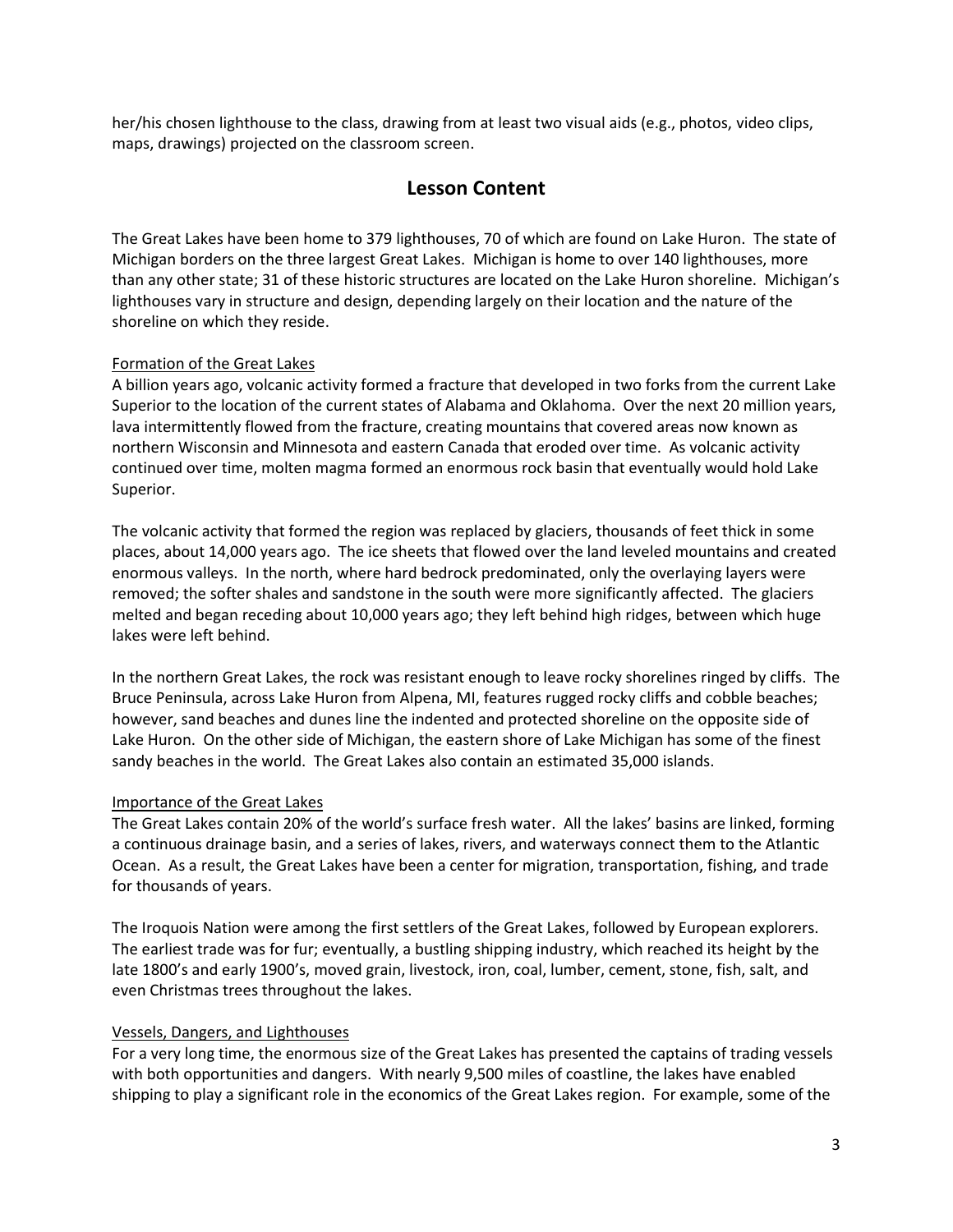nation's largest grain-shipping ports are located on the Great Lakes. Also, the iron ranges near Lake Superior have been the primary source of ore for North America's iron and steel production for more than a century.

Some Lake Huron ports are located in protected bays, while others are situated near rocky shoals, at the mouths of rivers, or on points of land. To reach these ports, vessels often must sail along shorelines whose depth can change dramatically, and vessels often seek shelter in the ports during the violent storms that can suddenly develop on the Lakes. Storms that cross the Great Lakes arise when two air masses collide. As the wind blows across the surface of the lakes, energy is transferred from the wind to the surface of the water, causing currents and waves. Storms can arise unexpectedly, and the resulting waves can be enormous. Ice can also create dangerous conditions, especially if a ship captain miscalculates the depth or firmness of the ice.

Dangers like these have caused over 6,000 shipwrecks in the Great Lakes, with a loss of over 30,000 lives. As a result, some 379 lighthouses have been built at strategic locations to guide Great Lakes mariners, and over 200 of these beacons are still active. Most of the lighthouses were built in the midto-late 1800's, when wooden schooners and early steamships were especially susceptible to the dangerous conditions on the lakes (for example, see:

[https://www.maritimehistoryofthegreatlakes.ca/documents/hgl/default.asp?ID=c023\)](https://www.maritimehistoryofthegreatlakes.ca/documents/hgl/default.asp?ID=c023).

For a lighthouse to be effective in alerting sailors to dangers, its beam must be visible for a considerable distance out onto the lake; this distance is limited by the curvature of the earth and by the elevation of the lighthouse. So, to be effective, a lighthouse on a high cliff or bluff would not need to be as tall as a lighthouse on the shoreline. Also, a lighthouse is visible farther out on the lake from the deck of a ship than from the surface of the water. For example, a 60-foot-tall structure is visible from a distance of 11 miles, or 16 miles on the deck of a ship; a 90-foot-tall structure is visible from a distance of 12 ½ miles, or 17 ½ miles on the deck of a ship; and a 110-foot-tall structure is visible from a distance of 14 miles, or 19 miles on the deck of a ship.

Great Lakes lighthouses are located along sandy shorelines (e.g., Little Sable Point Lighthouse: [https://www.lighthousefriends.com/light.asp?ID=193\)](https://www.lighthousefriends.com/light.asp?ID=193), on rocky cliffs (e.g., Split Rock Lighthouse: [https://northshorevisitor.com/attractions/state-parks/split-rock-lighthouse/\)](https://northshorevisitor.com/attractions/state-parks/split-rock-lighthouse/), at the ends of long piers (e.g., Grand Haven Lighthouse: [https://www.lighthousefriends.com/light.asp?ID=189\)](https://www.lighthousefriends.com/light.asp?ID=189), on rock reefs or rocky shoals (e.g., Port Austin Light[: https://portaustinarea.com/port-austin-reef-light\)](https://portaustinarea.com/port-austin-reef-light), at river mouths (e.g., Cheboygan River Front Range Lighthouse[: https://www.lighthousefriends.com/light.asp?ID=216\)](https://www.lighthousefriends.com/light.asp?ID=216), on islands (e.g., Grand Island North Lighthouse:

https://marinas.com/view/lighthouse/Iraewp\_Grand\_Island\_North\_Channel\_Light\_Lighthouse\_Munisin g MI United States, and on points of land (e.g., Whitefish Point Light Station: [https://www.michigan.org/property/great-lakes-shipwreck-museum-whitefish-point-light-station\)](https://www.michigan.org/property/great-lakes-shipwreck-museum-whitefish-point-light-station).

A person standing anywhere in Michigan is within 85 miles of one of the Great Lakes. Michigan has over 3,200 miles of shoreline, more than any other state except Alaska, and the most freshwater shoreline in the world; over 140 lighthouses, more than any other state, have been built along its shores.

Michigan lighthouse dwellings and towers were designed in a variety of styles. While some lighthouses were designed with their own individual styles, others fell within one of several style categories: *Schoolhouse:* Sand Point Lighthouse - <https://www.us-lighthouses.com/sand-point-lighthouse> *Norman Gothic:* White River Light Station - <https://www.splka.org/whiteriver.html>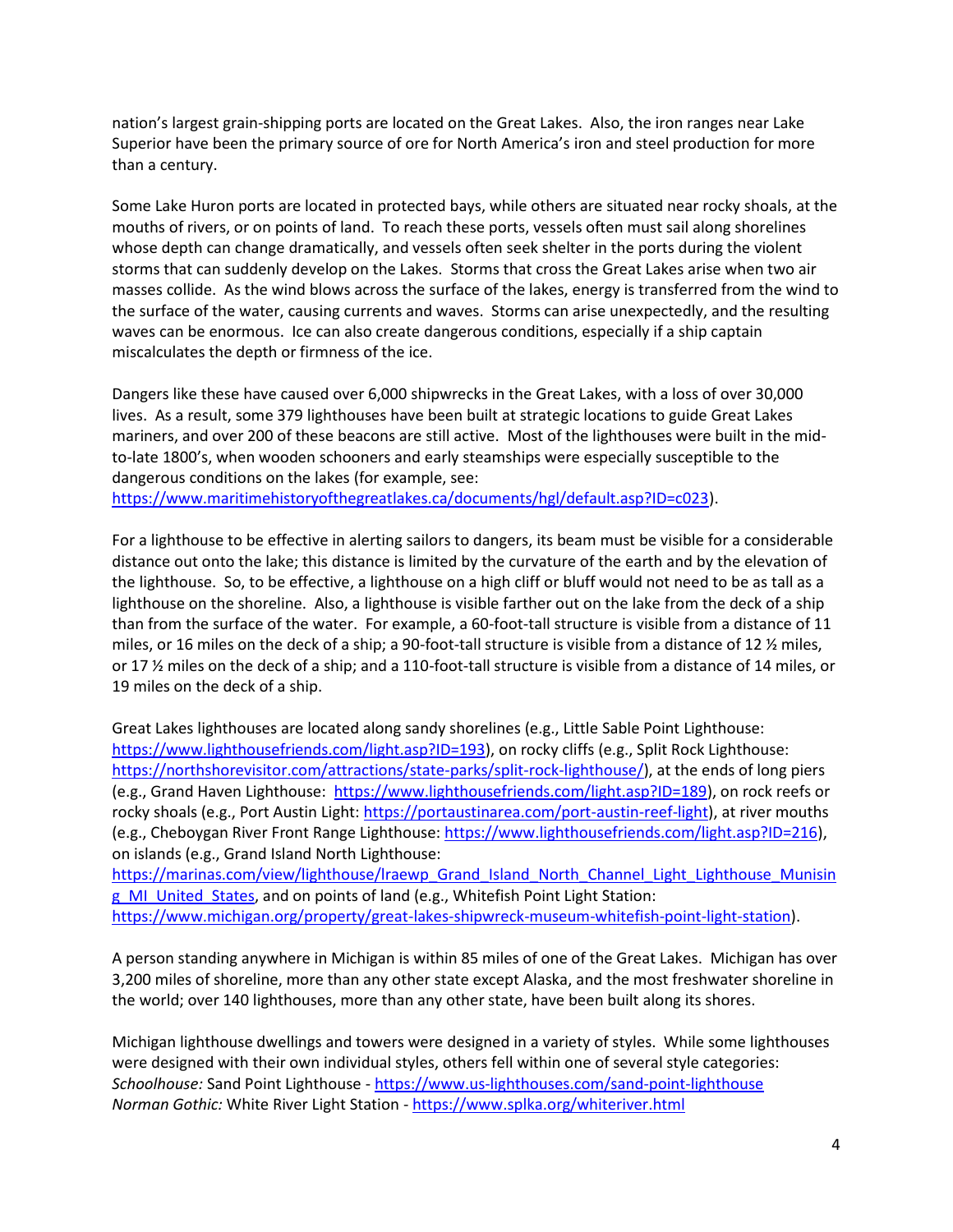*Conical:* Tawas Point Lighthouse - <https://www.lighthousefriends.com/light.asp?ID=175> *Skeletal:* Whitefish Point Light Station - [https://stignace.com/attractions/great-lakes-shipwreck](https://stignace.com/attractions/great-lakes-shipwreck-museum-whitefish-point-light-station/)[museum-whitefish-point-light-station/](https://stignace.com/attractions/great-lakes-shipwreck-museum-whitefish-point-light-station/)

*Pyramidal:* Manistique East Breakwater Lighthouse - [https://www.us-lighthouses.com/manistique-east](https://www.us-lighthouses.com/manistique-east-breakwater-lighthouse)[breakwater-lighthouse](https://www.us-lighthouses.com/manistique-east-breakwater-lighthouse)

*Square:* Forty Mile Point Lighthouse - <https://40milepointlighthouse.org/> *Round:* Point Betsie Lighthouse - <https://www.us-lighthouses.com/point-betsie-lighthouse> Even *"sparkplug"* style: Harbor Beach Lighthouse - [https://www.us-lighthouses.com/harbor-beach](https://www.us-lighthouses.com/harbor-beach-lighthouse)**[lighthouse](https://www.us-lighthouses.com/harbor-beach-lighthouse)** 

For context, project the map of Michigan Lighthouses:

[https://www.miplace.org/4a1b40/globalassets/documents/shpo/programs-and-services/michigan](https://www.miplace.org/4a1b40/globalassets/documents/shpo/programs-and-services/michigan-lighthouse-assistance-program/2020-lighthouse-map-web.pdf)[lighthouse-assistance-program/2020-lighthouse-map-web.pdf](https://www.miplace.org/4a1b40/globalassets/documents/shpo/programs-and-services/michigan-lighthouse-assistance-program/2020-lighthouse-map-web.pdf)

Scroll through the list of Lake Huron lighthouses. Ask students if they have visited any of them; do an Internet search of lighthouses noted and project photos. Ask students if they are interested in any of the other Lake Huron lighthouses; search and project photos of these.

Additional resource: Although portions are quite technical in nature, you might consider showing and discussing all or parts of the National Geographic Channel's documentary *Drain the Great Lakes*: <https://www.youtube.com/watch?v=VAo4qvP6o2E>

References

Environmental Education for Kids: [https://www.eekwi.org/great-lakes/great-lakes-formation-and](https://www.eekwi.org/great-lakes/great-lakes-formation-and-physical-features/how-were-great-lakes-formed)[physical-features/how-were-great-lakes-formed](https://www.eekwi.org/great-lakes/great-lakes-formation-and-physical-features/how-were-great-lakes-formed)

U.S. Army Corps of Engineers[: https://www.lre.usace.army.mil/Missions/Great-Lakes-](https://www.lre.usace.army.mil/Missions/Great-Lakes-Information/Coastal-Program/Coastal-Processes/)[Information/Coastal-Program/Coastal-Processes/](https://www.lre.usace.army.mil/Missions/Great-Lakes-Information/Coastal-Program/Coastal-Processes/)

Wisconsin Sea Grant: [https://www.seagrant.wisc.edu/resources/the-formation-of-the-great-lakes/how](https://www.seagrant.wisc.edu/resources/the-formation-of-the-great-lakes/how-they-were-made/)[they-were-made/](https://www.seagrant.wisc.edu/resources/the-formation-of-the-great-lakes/how-they-were-made/)

Awesome Mitten[: https://www.awesomemitten.com/how-the-great-lakes-were-formed/](https://www.awesomemitten.com/how-the-great-lakes-were-formed/)

EOS – Science News by Advancing Earth and Space Science: [https://eos.org/articles/long-live-the](https://eos.org/articles/long-live-the-laurentian-great-lakes)[laurentian-great-lakes](https://eos.org/articles/long-live-the-laurentian-great-lakes)

Maritime History of the Great Lakes:

https://www.maritimehistoryofthegreatlakes.ca/documents/hgl/default.asp?ID=c023

Bruce Peninsula Biosphere Association[: http://www.bpba.ca/bpcsp/uploads/CH3Shore140518.pdf](http://www.bpba.ca/bpcsp/uploads/CH3Shore140518.pdf) Minnesota Historical Society:

<https://www.mnhs.org/places/nationalregister/shipwrecks/mpdf/craft.php>

A Century of Light – Captain Edward Hermann:

<http://www.lighthousediscovery.com/Sailing%20the%20gl.html>

Great Lakes Shipwreck Museum: [https://www.shipwreckmuseum.com/underwater-](https://www.shipwreckmuseum.com/underwater-research/shipwrecks/)

[research/shipwrecks/](https://www.shipwreckmuseum.com/underwater-research/shipwrecks/)

Michigan Economic Development Corporation:

[https://www.miplace.org/4a7298/globalassets/documents/shpo/programs-and-services/michigan](https://www.miplace.org/4a7298/globalassets/documents/shpo/programs-and-services/michigan-lighthouse-assistance-program/2020-lighthouse-map-web.pdf)[lighthouse-assistance-program/2020-lighthouse-map-web.pdf](https://www.miplace.org/4a7298/globalassets/documents/shpo/programs-and-services/michigan-lighthouse-assistance-program/2020-lighthouse-map-web.pdf)

Seeing the Light (Terry Pepper):<http://www.terrypepper.com/lights/lists/visibility.htm>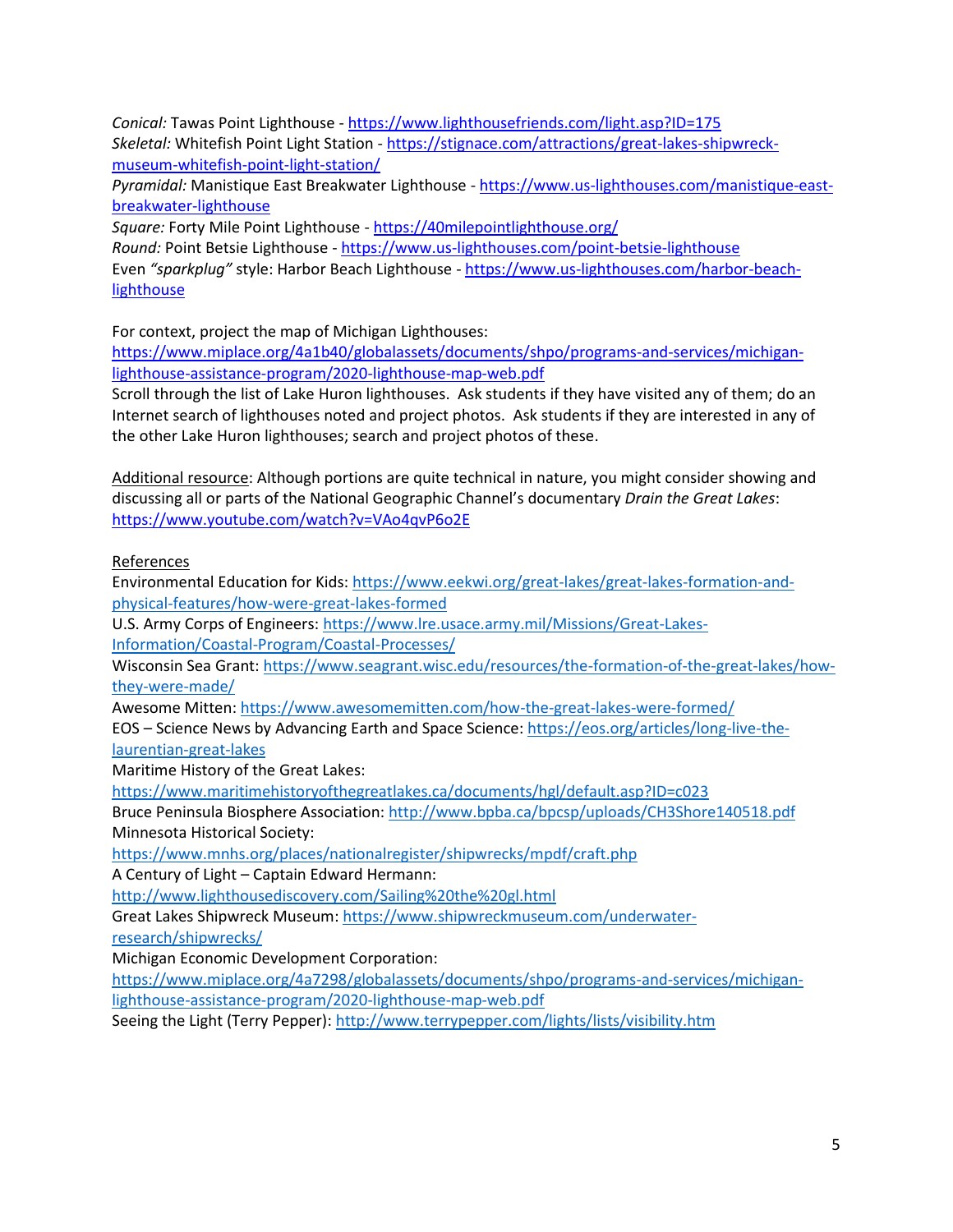# Selected Lake Huron Lighthouses

| Name, Date            | Location                 | Setting                | Style             | <b>Notes</b>                             |
|-----------------------|--------------------------|------------------------|-------------------|------------------------------------------|
| <b>Fort Gratiot</b>   | At the mouth of          | Sandy shoreline        | Conical brick     | Michigan's first                         |
| 1825                  | the treacherous          |                        | tower             | lighthouse; tower                        |
|                       | St. Clair River,         |                        |                   | rebuilt in 1829                          |
|                       | near the                 |                        |                   | and 1861;                                |
|                       | <b>Bluewater Bridge</b>  |                        |                   | keeper's dwelling                        |
|                       | in Port Huron            |                        |                   | and fog whistle                          |
|                       |                          |                        |                   | house remain; on                         |
|                       |                          |                        |                   | an active Coast<br><b>Guard facility</b> |
|                       |                          |                        |                   |                                          |
| Port Sanilac          | Port Sanilac             | Wooded shoreline       | Dwelling, eight-  | Active aid to                            |
| 1886                  |                          |                        | sided brick tower | navigation;                              |
|                       |                          |                        |                   | private residence                        |
| Harbor Beach          | <b>Harbor Beach</b>      | Far out on             | "Sparkplug"-style | Created to                               |
| 1885                  |                          | massive                |                   | protect the                              |
|                       |                          | breakwater             |                   | largest man-made                         |
|                       |                          |                        |                   | fresh-water<br>harbor in the             |
|                       |                          |                        |                   | world; abandoned                         |
|                       |                          |                        |                   | lifesaving station,                      |
|                       |                          |                        |                   | dormitory and                            |
|                       |                          |                        |                   | boathouse remain                         |
| Pointe Aux            | Lighthouse               | Shoreline, at edge     | Dwelling, conical | Guides ships into                        |
| <b>Barques</b>        | County Park at           | of rocky cliff         | brick tower       | Saginaw Bay;                             |
| 1847                  | Huron City (tip of       |                        |                   | campground and                           |
|                       | Michigan's               |                        |                   | museum                                   |
|                       | Thumb)                   |                        |                   |                                          |
| Port Austin Reef      | 2 % mi. off the tip      | Built on               | Integral square   | Visible from                             |
| 1878                  | of Michigan's<br>Thumb   | dangerous rock<br>reef | brick tower       | shore; unusual<br>octagonal base;        |
|                       |                          |                        |                   | part of Thumb                            |
|                       |                          |                        |                   | Area Bottomland                          |
|                       |                          |                        |                   | Preserve for                             |
|                       |                          |                        |                   | divers                                   |
| <b>Tawas Point</b>    | <b>Tawas Point State</b> | Tip of hook-           | Integral conical  | One of the most                          |
| 1853                  | Park                     | shaped peninsula       | brick tower       | beautiful spots on                       |
|                       |                          |                        |                   | the Lake Huron                           |
|                       |                          |                        |                   | shore; active                            |
|                       |                          |                        |                   | <b>Coast Guard</b>                       |
|                       |                          |                        |                   | facility                                 |
| <b>Sturgeon Point</b> | Tip of Sturgeon          | Sandy shoreline        | Dwelling, conical | Contains original                        |
| 1870                  | Point, 5 mi. north       |                        | brick tower       | 3 1/2 - Order Fresnel                    |
|                       | of Harrisville           |                        |                   | lens; owned by                           |
|                       |                          |                        |                   | the Coast Guard;                         |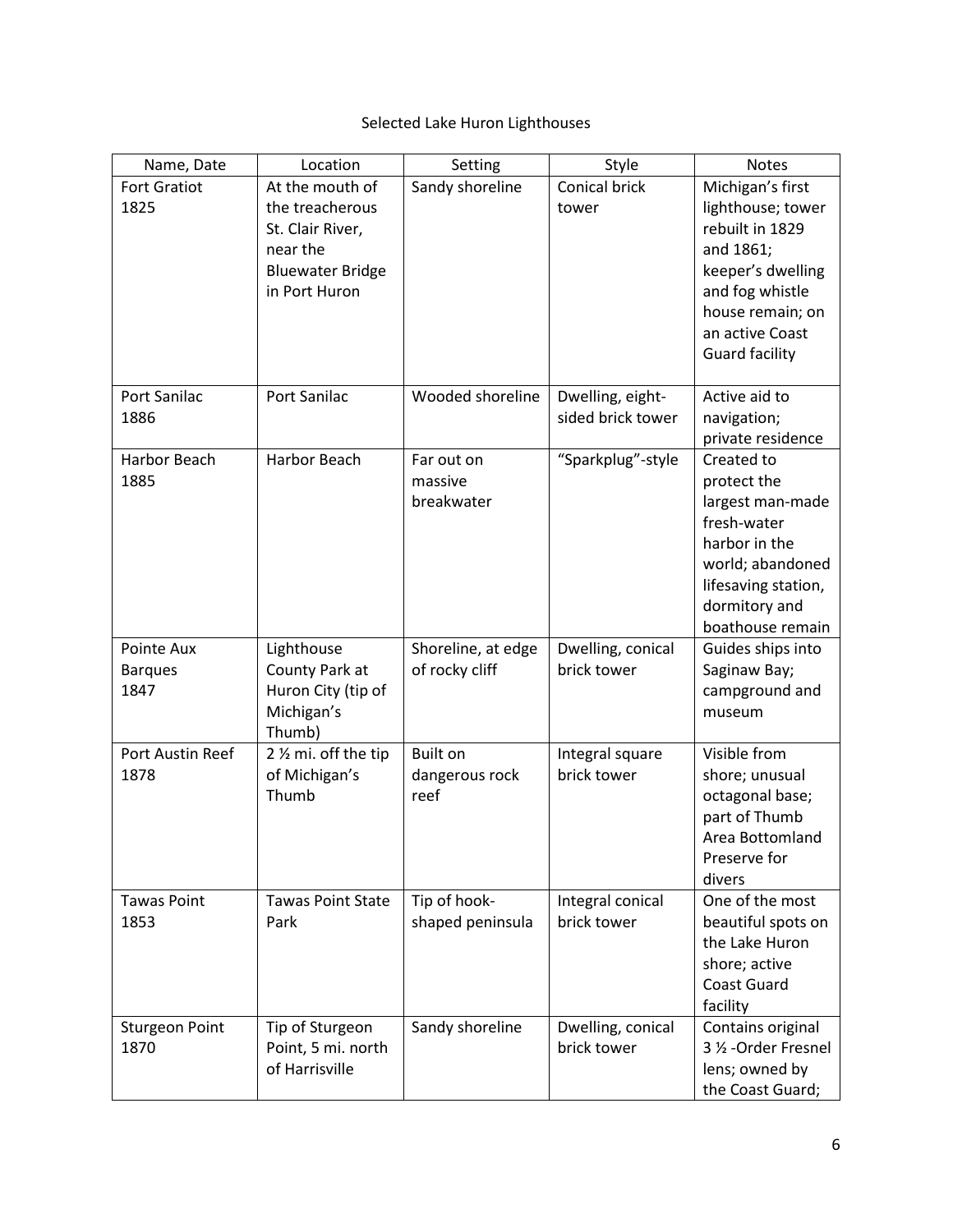|                                               |                                                                                                              |                                   |                                                                                                                           | maritime<br>museum, gift<br>shop                                                                                                                                                                                                                                                             |
|-----------------------------------------------|--------------------------------------------------------------------------------------------------------------|-----------------------------------|---------------------------------------------------------------------------------------------------------------------------|----------------------------------------------------------------------------------------------------------------------------------------------------------------------------------------------------------------------------------------------------------------------------------------------|
| Old Presque Isle<br>1840                      | South point of<br>Presque Isle,<br>between Alpena<br>and Rogers City                                         | Sandy shoreline                   | Schoolhouse-<br>style; bottom of<br>tower is conical<br>and made of<br>stone, upper part<br>is round and<br>made of brick | Presque Isle<br>means "nearly an<br>island"; charming<br>keeper's cottage<br>is now a museum                                                                                                                                                                                                 |
| New Presque Isle<br>1870                      | 1 mi. north of<br>"Old" light in<br>Lighthouse Park                                                          | Wooded shoreline                  | Dwelling, conical<br>brick tower                                                                                          | Contains original<br>Third-Order<br>Fresnel lens;<br>museum, gift<br>shop                                                                                                                                                                                                                    |
| Middle Island<br><b>Light Station</b><br>1905 | 10 mi. north of<br>Alpena, 4 mi.<br>offshore                                                                 | Island, rocky<br>shoreline        | Conical brick<br>tower                                                                                                    | Name: halfway<br>between Thunder<br>Bay and Presque<br>Isle; island offered<br>harbor of refuge<br>from surrounding<br>shallow shoals;<br>two large<br>buildings and<br>other smaller<br>buildings on<br>former Coast<br>Guard facility;<br>overnight<br>accommodations<br>in keeper's house |
| Forty Mile Point<br>1896                      | 6 mi. north of<br>Rogers City in<br>Presque Isle<br>Lighthouse Park,<br>near P.H. Hoeft<br><b>State Park</b> | Beach                             | Integral square<br>brick duplex                                                                                           | Fog whistle<br>building nearby;<br>half-buried<br>shipwreck just<br>west of lighthouse                                                                                                                                                                                                       |
| Spectacle Reef<br>1874                        | 12 mi. northeast<br>of Cordwood<br>Point, 11 mi. east<br>of Straits of<br>Mackinac                           | On shallow rocky<br>offshore reef | Conical limestone<br>tower                                                                                                | One of most<br>difficult<br>lighthouses to<br>build on the Great<br>Lakes; marks<br>dangerous shoal<br>at bottleneck of<br>Great Lakes vessel<br>traffic                                                                                                                                     |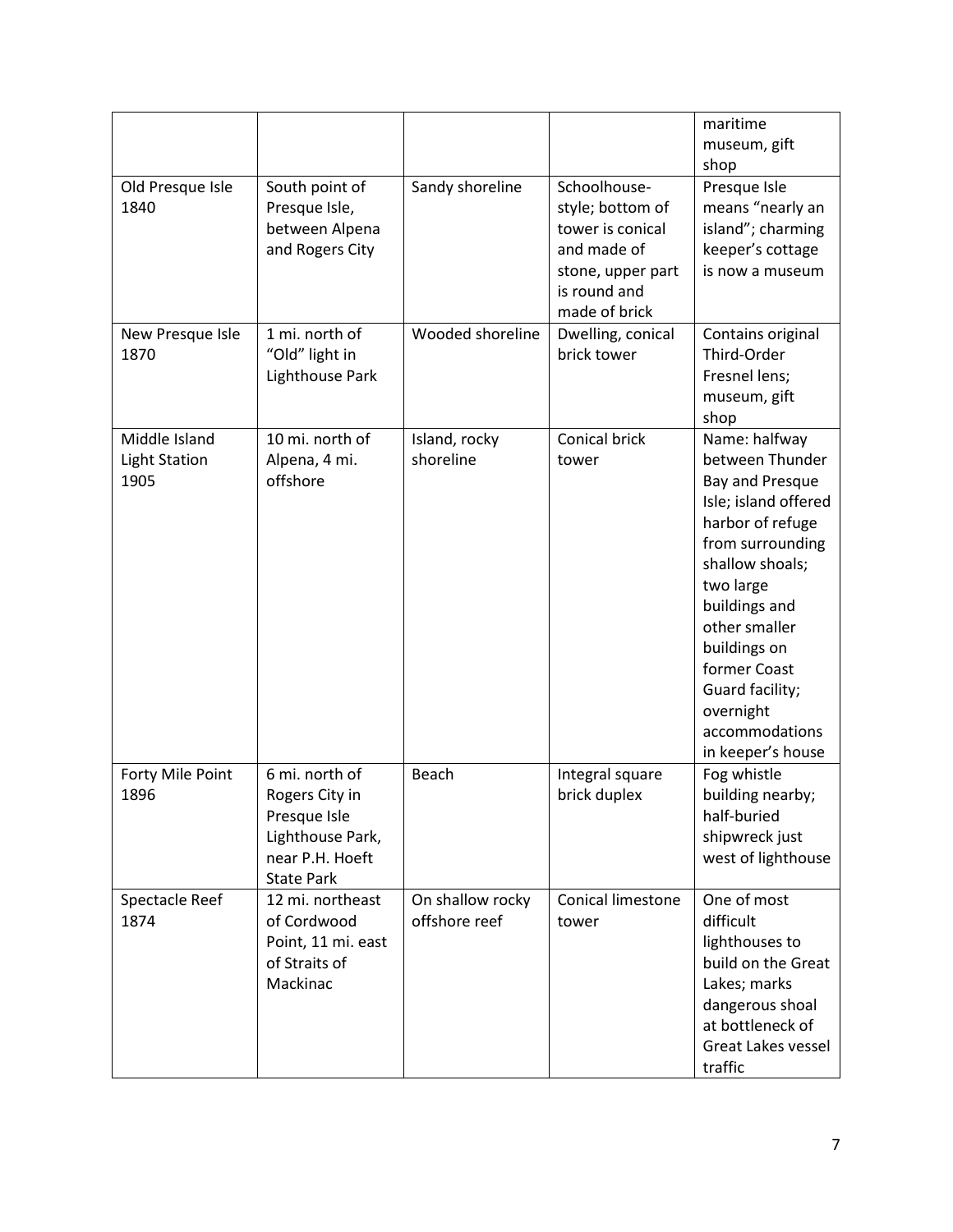| Poe Reef<br>1929   | 2 % mi. northwest<br>of Cordwood<br>Point | On shallow rock<br>reef            | Integral square<br>concrete and steel<br>dwelling/tower | Marks a<br>dangerous point<br>where vessel |
|--------------------|-------------------------------------------|------------------------------------|---------------------------------------------------------|--------------------------------------------|
|                    |                                           |                                    |                                                         | traffic must                               |
|                    |                                           |                                    |                                                         | squeeze into a                             |
|                    |                                           |                                    |                                                         | narrow passage;                            |
|                    |                                           |                                    |                                                         | uniquely painted                           |
|                    |                                           |                                    |                                                         | in black and white                         |
| Cheboygan River    | West bank of                              | Shoreline of                       | Wooden dwelling,                                        | Remains an active                          |
| <b>Front Range</b> | Cheboygan River                           | riverbank                          | integral square                                         | aid to navigation                          |
| 1880               | in Cheboygan                              |                                    | tower                                                   | and open to the                            |
|                    |                                           |                                    |                                                         | public while                               |
|                    |                                           |                                    |                                                         | under renovation;                          |
|                    |                                           |                                    |                                                         | served as primary                          |
|                    |                                           |                                    |                                                         | <b>Coast Guard</b>                         |
|                    |                                           |                                    |                                                         | station for                                |
|                    |                                           |                                    |                                                         | northern Lake                              |
|                    |                                           |                                    |                                                         | Huron and the<br>Straits of                |
|                    |                                           |                                    |                                                         | Mackinac until                             |
|                    |                                           |                                    |                                                         | the mid-1980's;                            |
|                    |                                           |                                    |                                                         | gift shop                                  |
| Old Mackinac       | Mackinaw City, at                         | Rocky shoreline                    | Unique brick                                            | Retired in 1957,                           |
| Point              | the foot of the                           |                                    | dwelling and                                            | replaced by lights                         |
| 1892               | Mackinac Bridge                           |                                    | integral round                                          | on Mackinac                                |
|                    |                                           |                                    | tower                                                   | Bridge; museum                             |
|                    |                                           |                                    |                                                         | and shipwreck                              |
|                    |                                           |                                    |                                                         | museum; fog                                |
|                    |                                           |                                    |                                                         | signal building                            |
| Round Island       | NW tip of Round                           | At end of sandy                    | Brick dwelling,                                         | Restored after                             |
| 1896               | Island near                               | point on NW                        | integral square                                         | being one of the                           |
|                    | Mackinac Island                           | shore of Round                     | brick tower                                             | most endangered                            |
|                    |                                           | Island in the                      |                                                         | lights on the                              |
|                    |                                           | Hiawatha<br><b>National Forest</b> |                                                         | Great Lakes;<br>featured in 1982           |
|                    |                                           |                                    |                                                         | movie Somewhere                            |
|                    |                                           |                                    |                                                         | in Time                                    |
| <b>Martin Reef</b> | 8 1/2 mi. south of                        | On a shallow                       | Square concrete                                         | Located at a                               |
| 1927               | Port Dolomite                             | rocky reef                         | and steel tower                                         | dangerous, busy                            |
|                    |                                           |                                    |                                                         | waterway                                   |
|                    |                                           |                                    |                                                         | connecting the                             |
|                    |                                           |                                    |                                                         | Straits of                                 |
|                    |                                           |                                    |                                                         | Mackinac with the                          |
|                    |                                           |                                    |                                                         | St. Mary's River                           |
| De Tour Reef       | Mouth of the St.                          | On a rock reef                     | Square concrete                                         | Located at                                 |
| 1931               | Mary's River                              |                                    | and steel tower                                         | easternmost point                          |
|                    |                                           |                                    |                                                         | of Michigan's                              |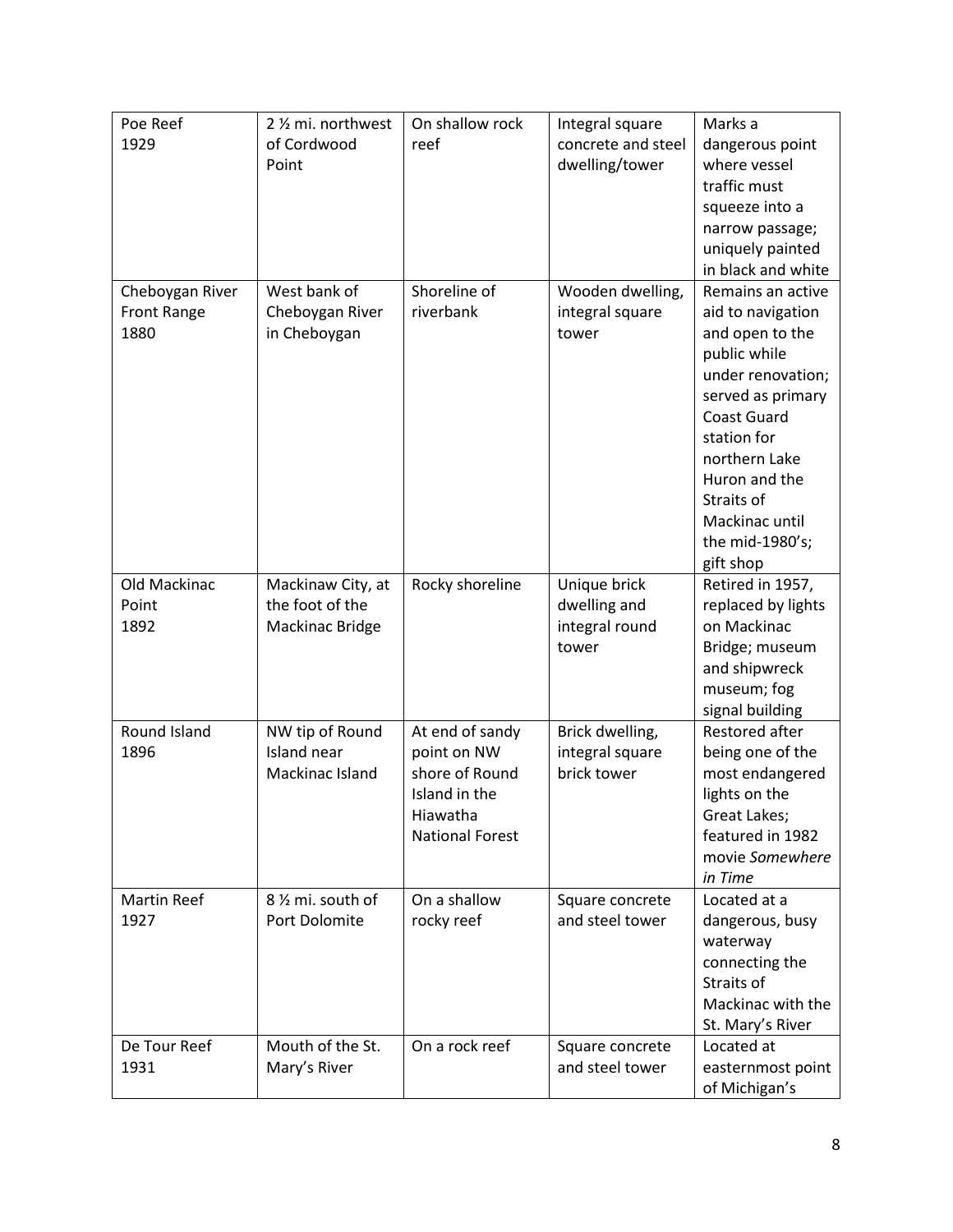|  |  | Upper Peninsula;   |
|--|--|--------------------|
|  |  | foghorn is one of  |
|  |  | the few            |
|  |  | operational        |
|  |  | diaphone           |
|  |  | foghorns at a U.S. |
|  |  | lighthouse         |

### **Lake Huron Lighthouses Internet Scavenger Hunt #1**

Directions: Using information found in Internet searches, match each Lake Huron lighthouse with its corresponding description.

| 1. Active Coast Guard facility at the tip of a hook-shaped peninsula                                                          | A. Harbor Beach        |
|-------------------------------------------------------------------------------------------------------------------------------|------------------------|
| 2. One of the most difficult lighthouses to build on the Great Lakes                                                          | <b>B.</b> Round Island |
| 3. Contains one of the few remaining operational diaphone foghorns<br>on the Great Lakes                                      | C. De Tour Reef        |
|                                                                                                                               | D. Old Mackinac Point  |
| 4. Located far out on a massive breakwater, created to protect the<br>largest man-made fresh-water harbor in the world        | E. Tawas Point         |
| 5. Includes two large buildings and other smaller buildings on a                                                              | F. Poe Reef            |
| former Coast Guard facility, provides overnight accommodations                                                                | G. Sturgeon Point      |
| 6. Unique brick building and integral round brick tower; site includes<br>a museum, shipwreck museum, and fog signal building | H. Middle Island       |
| 7. Marks a dangerous point where vessel traffic must squeeze into                                                             | I. Spectacle Reef      |
| a narrow passage                                                                                                              |                        |
| 8. Featured in the 1982 film Somewhere in Time                                                                                |                        |

\_\_\_\_\_ 9. Still contains its original 3 ½-Order Fresnel lens

### Answer Key:

- 1. E
- 2. I
- 3. C
- 4. A
- 5. H
- 6. D 7. F
- 
- 8. B 9. G